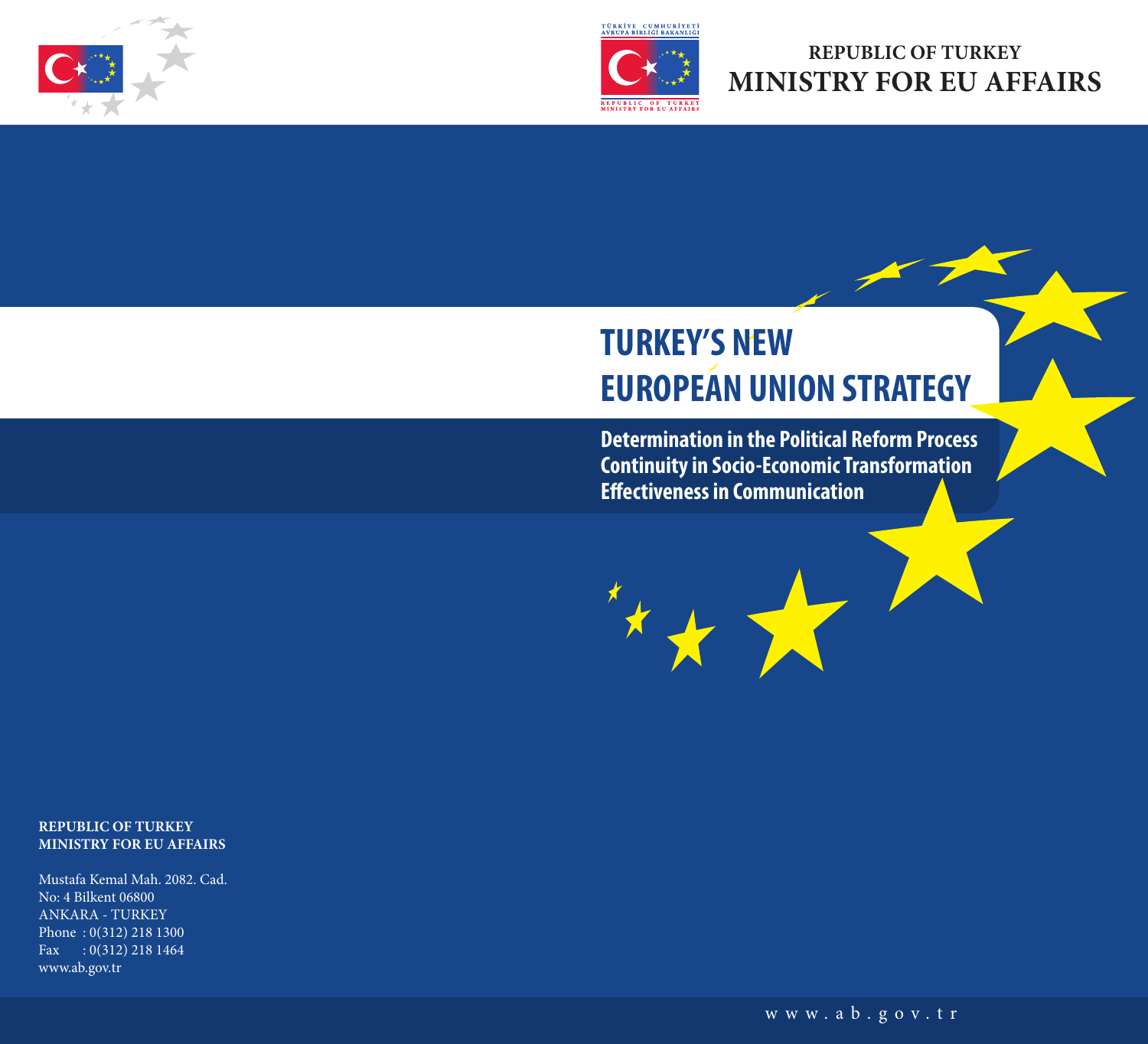

# **TURKEY'S NEW EUROPEAN UNION STRATEGY**

#### **Determination in the Political Reform Process, Continuity in Socio-Economic Transformation, Effectiveness in Communication**

Turkey's over half a century long European Union (EU) process is the most important modernisation project after the proclamation of the Republic of Turkey, as President Erdoğan has indicated. The Turkish Government is strongly committed to the EU process and to the transformation of Turkey. Our determined and consistent policy for EU membership will continue, as recently emphasized in the Programme of the 62nd Government. In line with this objective, it has become essential to develop an EU strategy featuring concrete steps and an intensive interaction network. Turkey and the EU are encountering common challenges that underline the importance of Turkey's accession process in shaping the EU project.

While the globalisation dynamics deepened gradually and multidimensionally in recent decades, the Eurozone was the most affected by the 2008 global economic crisis. The political and social problems caused by the economic crisis compelled the EU Member States to pursue protectionist policies, impeding European integration. Furthermore, the claim that the EU has suffered from "enlargement fatigue" following the largest enlargement wave in 2004 also marginalised this most important foreign policy instrument of the EU and slowed down Turkey's accession negotiations.

However, the EU maintains its long-term strategic objectives despite unfavourable political and economic circumstances. In fact, the Enlargement Strategy Paper, annually published by the European Commission, underlines the significance of the enlargement policy for the EU in terms of stability and security as well as increasing welfare and growth. Strengthening the global role of the EU is among the ten priorities mentioned in the Programme of Jean-Claude Juncker, the President of the European Commission for 2014-2019. Accordingly, Turkey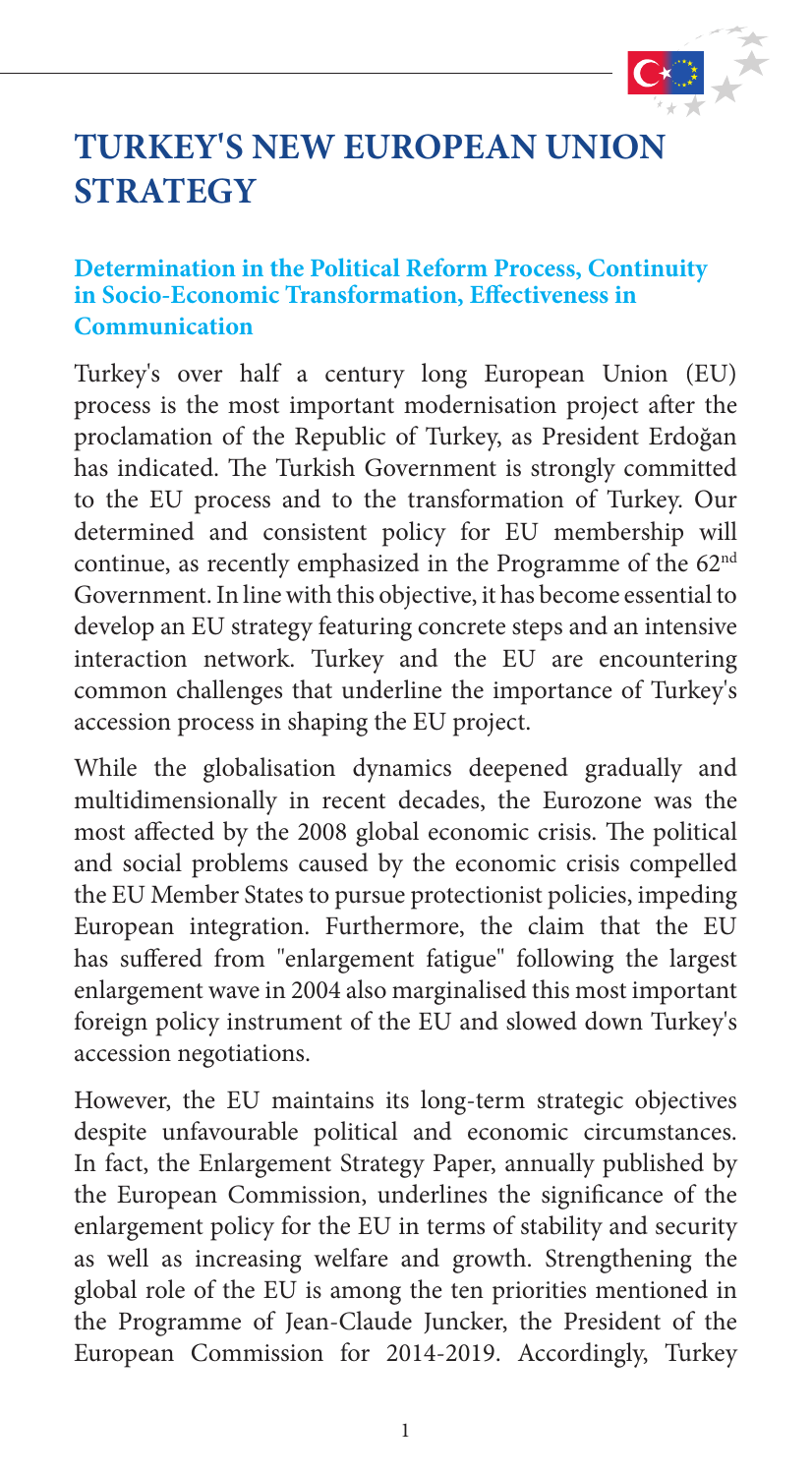is still an important strategic partner for the EU despite the problems encountered during the negotiation process. Moreover, the strategic importance of Turkey-EU relations has increased for both sides in parallel with the rapid changes in international and regional relations. The recent dramatic changes, from Syria to Ukraine and the Middle East to North Africa, require Turkey and the EU to act jointly against global and regional threats. In this respect, we believe that the EU will adopt a vision that suits its global power rather than inward-facing policies, while furthering enlargement negotiations and pursuing a harmonious neighbourhood policy. Turkey will continue to progress and determinedly pursue its objective of membership in a period that affirms our "Strong Turkey, Strong EU" perspective.

While the EU Member States are struggling with political and economic problems, Turkey is passing through a restructuring period characterised by three important pillars. Turkey has been experiencing a spectacular transformation process in the last twelve years thanks to further democratisation, improvements in freedoms, an economic restoration in tune with the global economy and an active foreign policy. During this period, millions of citizens have moved up to the middle class and begun to demand modern standards in all areas of social life. Accordingly, improved economic conditions have led Turkish citizens to ask for a stronger democracy. Despite the difficulties, the Turkish Government has taken noteworthy steps to include all segments of society in the democratisation and development process. The EU accession process has been an important means for the Government to this end. Thus, the process retains its significance for Turkey despite being prolonged for more than half a century, the belief that there are double standards for Turkey, the visa obstacles faced by Turkish citizens and the ongoing political problems such as the Cyprus issue.

The essential dynamics of Turkey's EU policy are enhancing democracy and human rights, institutionalizing a free market economy and promoting modern living standards in all areas. Turkey has experienced a substantial transformation and become a much stronger country, thanks to the political, economic and social reforms implemented in line with the EU acquis.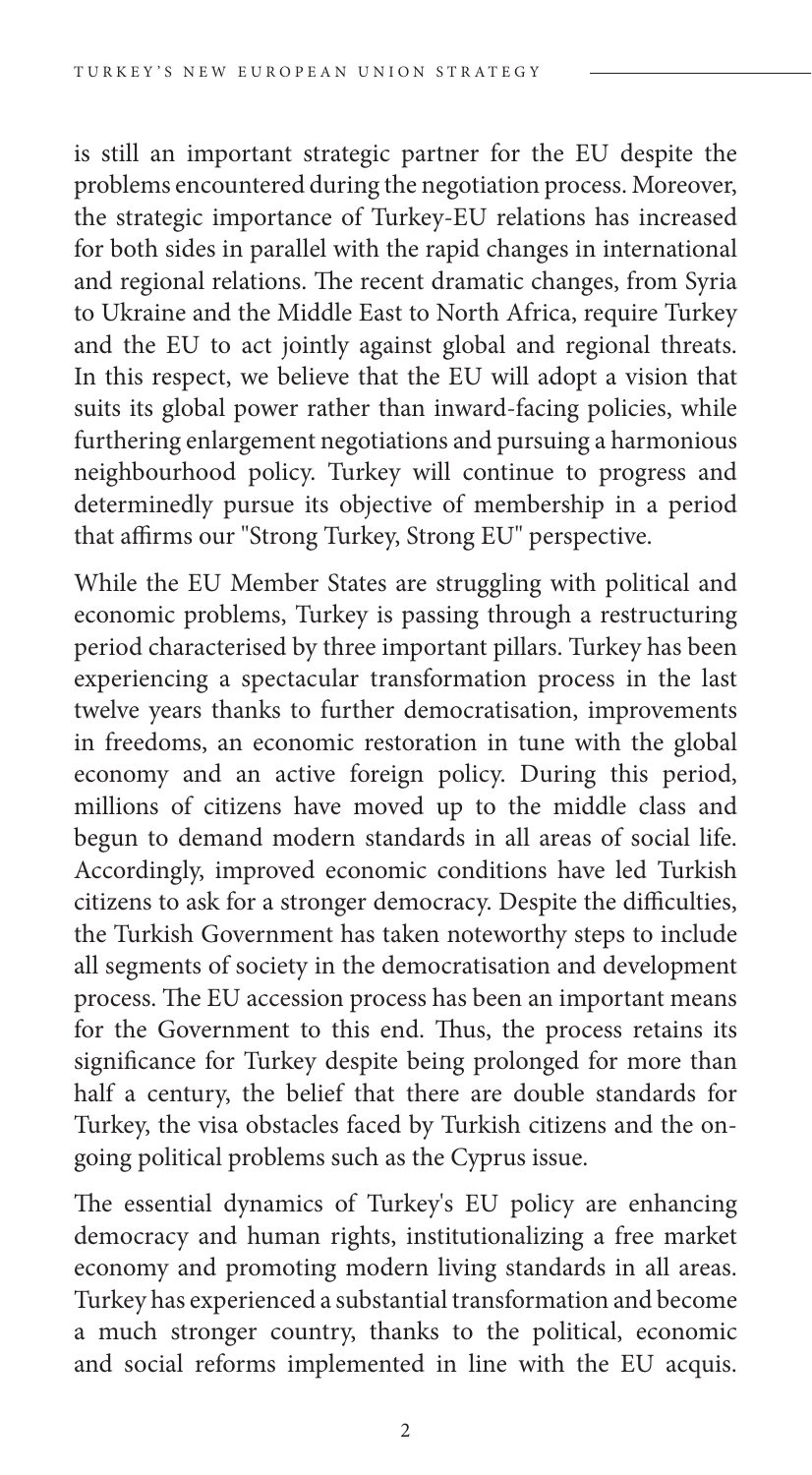

Ongoing accession negotiations with the EU make Turkey unique in its region. With substantial improvements in terms of democratization and human rights thanks to the EU accession process, Turkey has adopted a "citizen-oriented" approach based on rights and freedoms. Therefore, the EU process is one of the essential dynamics of Turkey's domestic and foreign policy vision.

Turkey-EU relations are strong and sustainable as they are based on a "win-win" strategy. Turkey and the EU share mutual benefits in many areas, ranging from foreign policy, economic and trade relations, energy supply and security to border management, employment and migration policies. Civil wars and conflicts in our region attest that Turkey is key for EU's political and economic stability, and that the EU membership is significant to Turkey's stability. Turkey will in turn contribute to the EU in various areas thanks to its socio-economic transformation, dynamic social structure, growing economy and regional power. Consequently, the increasing co-dependency mandates the construction of a common future.

The successful philosophy of the European Union is adopting an integrative approach to overcome the common challenges and mobilising fact-based action mechanisms. This philosophy remains as our guide while projecting the future and implementing the EU Strategy with a refreshed motivation. Turkey will add greater value to a stronger Union that attaches importance to its interests. Having a strong national identity based on its history and geography, an important global position, a power of initiative and, most importantly, a committed stance that prioritizes human dignity, Turkey wishes to see the European Project overcome the challenges of the twenty-first century and extend its influence across all regions. Turkey can make an authentic contribution to this end. Turkey's European Strategy will be driven by the progress in all areas and the country's immense potential.

As underlined in the Programme of the 62<sup>nd</sup> Government, Turkey's EU accession is a strategic goal that is being pursued with determination. This process has gained even greater strategic significance with a New Turkey perspective, country's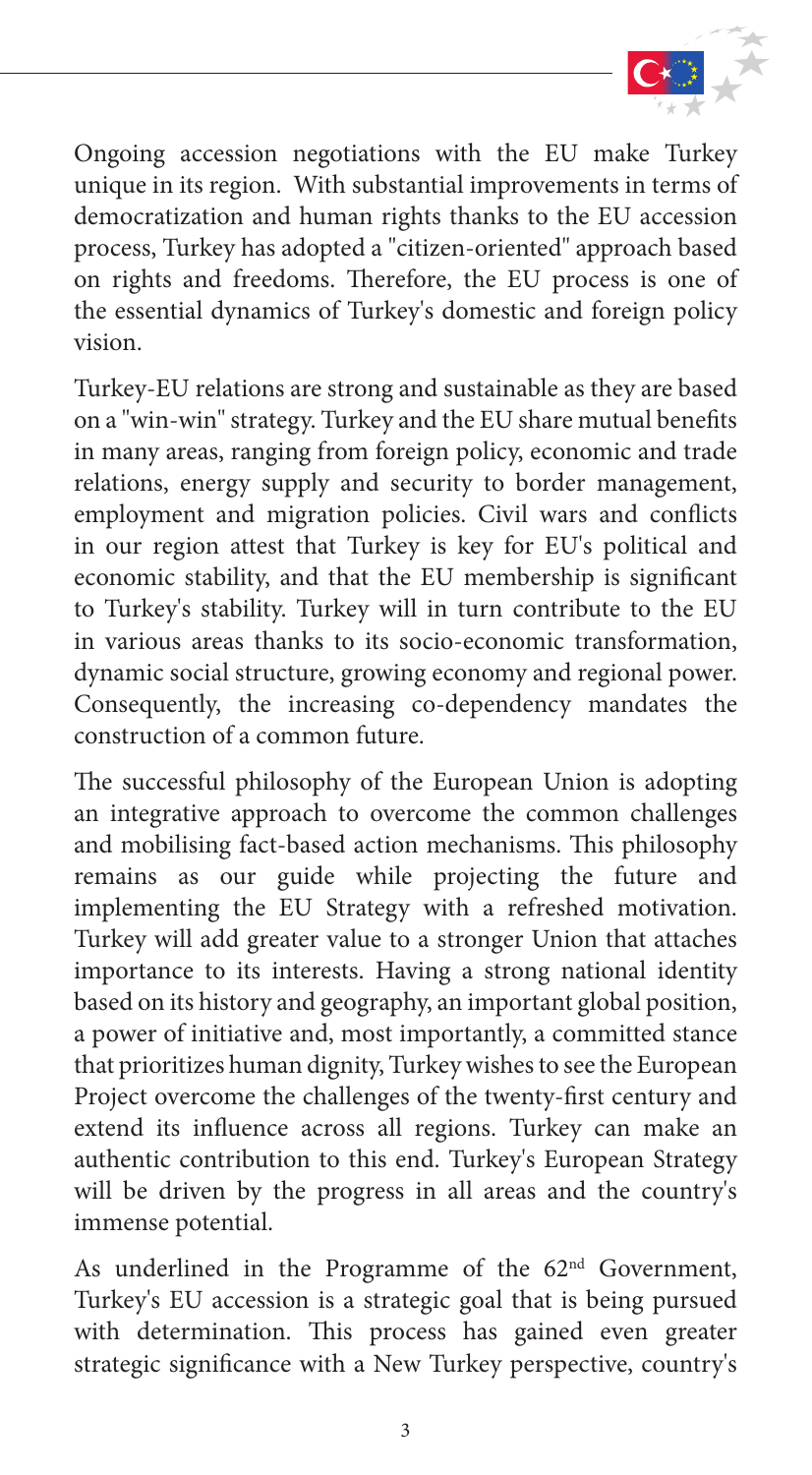global status and the confidence Turkey has inspired through its human-oriented policies in wider regions. The accession negotiations cannot proceed at the preferred pace due to the political stance of certain EU Member States. However, Turkey is still steadfastly committed to achieving the EU standards. The vision of a New Turkey depicts a stronger, more prosperous, respected and democratic country, which is used as a role model in the region for its economy, science and technology, politics and social and cultural policies. The EU accession process is undeniably an indispensable part of this goal.

Turkey-EU relations have multiple aspects, such as accession negotiations, a political reform process, Customs Union, Community Programmes, Financial Cooperation, institution building, visa liberalisation and a civil society dialogue. The "EU Strategy" will boost this spectrum of relations and help eliminate the obstacles on Turkey's path to EU membership. By prioritising Turkey's interests and benefits to the citizens, both the reform process will gain momentum and new communication channels will be established between Turkey and the EU, thus confronting common challenges.

The *"European Union Strategy"* will be the first step towards the concrete commitment declared in the Programme of the 62nd Government. The *"European Union Strategy"* consists of the following parts:

- *I. Political Reform Process*
- *II. Socio-Economic Transformation in the Accession Process*
- *III. EU Communication Strategy*

The strategy mainly aims at achieving the EU standards in all areas through an accelerated reform process, determining the priority issues related to the negotiation chapters, and implementing a powerful communication plan that features the significance and potential of the Turkey-EU cooperation in constructing a European architecture in the midst of harsh regional and global challenges. The "European Union Strategy" will become operational upon adoption of the "National Action Plan for the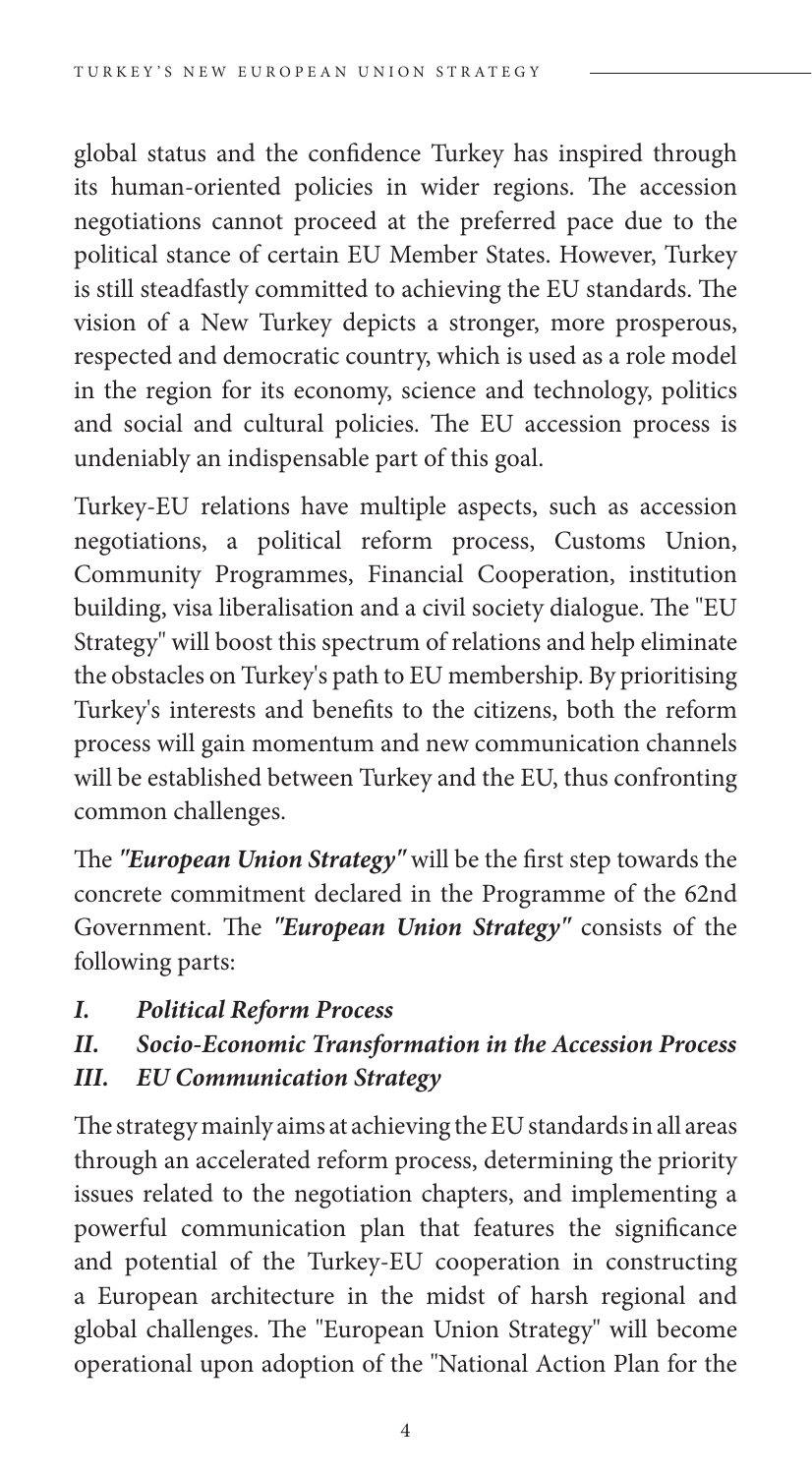

EU Accession" and "European Union Communication Strategy" in November 2014.

The National Programme for the Adoption of the Acquis was prepared in 2008 vis a vis the Accession Partnership Document for Turkey, and has been an important road map in terms of adopting the EU acquis. After six years, it needs to be updated. Therefore, a "National Action Plan for the EU Accession" is being prepared in collaboration with all ministries and public institutions under the coordination of the Ministry for European Union Affairs. The objective of this plan is to steer the EU harmonisation efforts and to accelerate the work in all chapters, whether politically blocked or not.

The "National Action Plan for the EU Accession" will be implemented in two phases: the first phase will be complete by 2015 and the second stage will be between 2015 and 2019.

Adopting an accession-oriented approach, the Action Plan focuses on key priorities, including the opening and closing of benchmarks, and aims to strengthen the administrative capacity for implementation. Accordingly, it will be an updated roadmap for EU harmonisation work and will help determine the priorities in various areas. Determining the concrete and priority steps required in each negotiation chapter, the Action Plan consists of three pillars: "Harmonisation of Primary Legislation," "Harmonisation of Secondary Legislation," and "Institution Building and Others".

The EU Communication Strategy will help inform the public on the efforts related to first two pillars. This strategy will be addressing the public both at home and abroad. It will be a followup to the European Union Communication Strategy, which was adopted by the Council of Ministers and has been implemented since 2010. Target groups, methods and instruments will be updated in this new strategy focusing both on Turkish and European public opinion.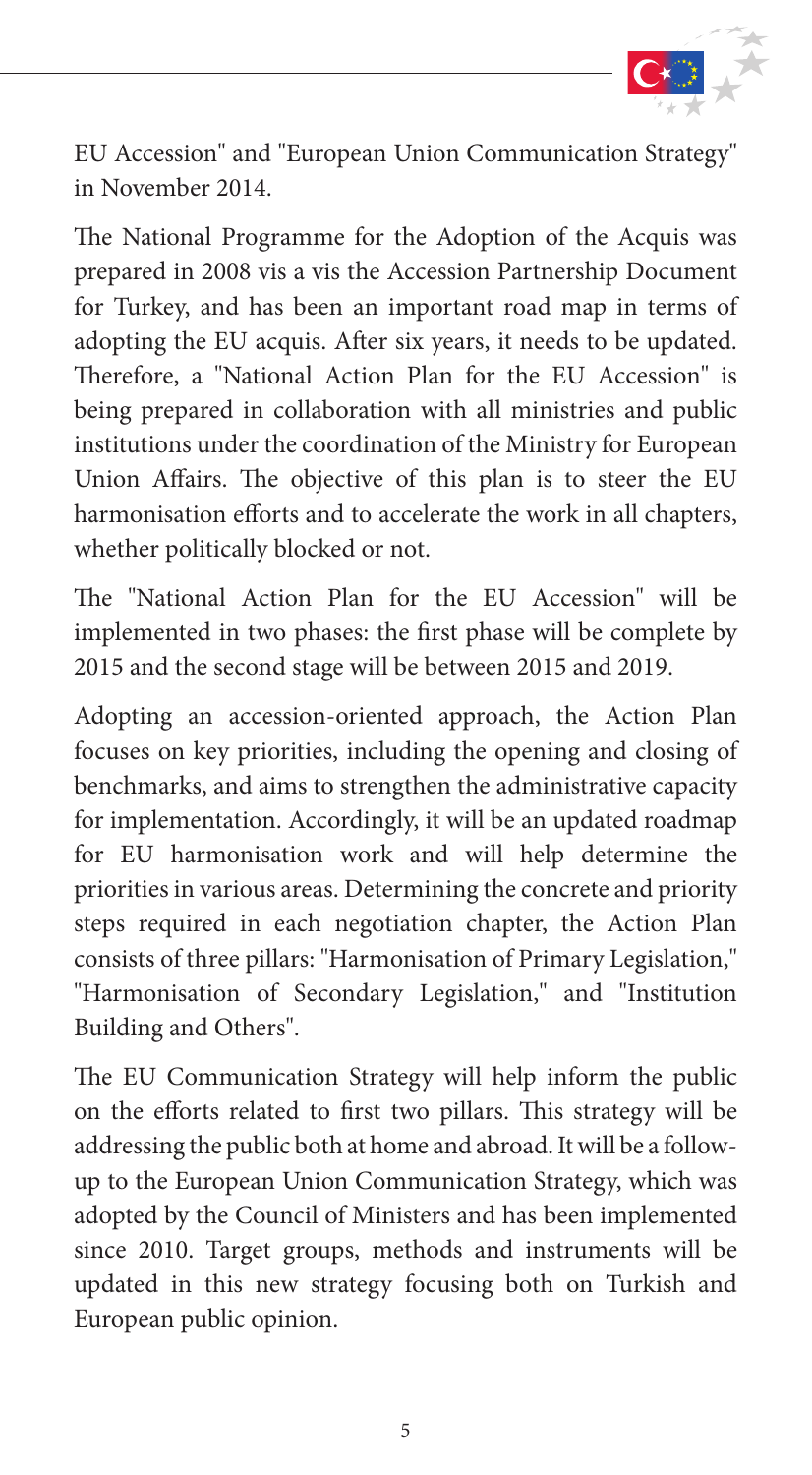# **I. POLITICAL REFORM PROCESS**

The political reform process will be based on advancing the reforms of the last twelve years in rule of law, democratisation, human rights, civilisation, freedom and security, as well as consolidating related gains.

The EU membership objective has been a significant motivation in accelerating the political reforms, which served to further improve the living standards of the citizens and deepened the rule of law as well as democratisation. Constitutional arrangements, judicial reforms and legal amendments introduced to align with the EU acquis have helped to strengthen the Turkish democracy. The Turkish Grand National Assembly adopted eight EU Harmonisation Packages between 2002 and 2004, and three comprehensive Constitutional Amendment Packages in 2001, 2004 and 2010.

Several legal arrangements, notably the recently adopted democratisation package and six previous judicial reform packages, are concrete indicators of the work determinedly being carried out to align with the EU acquis.

These reforms have strengthened the status of the international agreements in our legal system, extended the scope of freedom of thought and expression, and eliminated acts of torture and illtreatment in line with the adopted "zero tolerance" principle. The reforms also accelerated institutionalization in human rights. The acquisition and disposal of property by non-Muslim community foundations were also facilitated. Moreover, important efforts were made to improve gender equality and remove impediments to the activities of associations and foundations. Significant steps have been taken to ensure that Turkish citizens are able to use their traditional languages and dialects in the public sphere.

The developments in international law necessitate a dynamic process of harmonisation regarding the political criteria. Turkey had fulfilled the political criteria to a great extent before the start of the accession negotiations. Steps taken in Chapter 23 on Judicial and Fundamental Rights and Chapter 24 on Justice, Freedom and Security, constitute the backbone of the efforts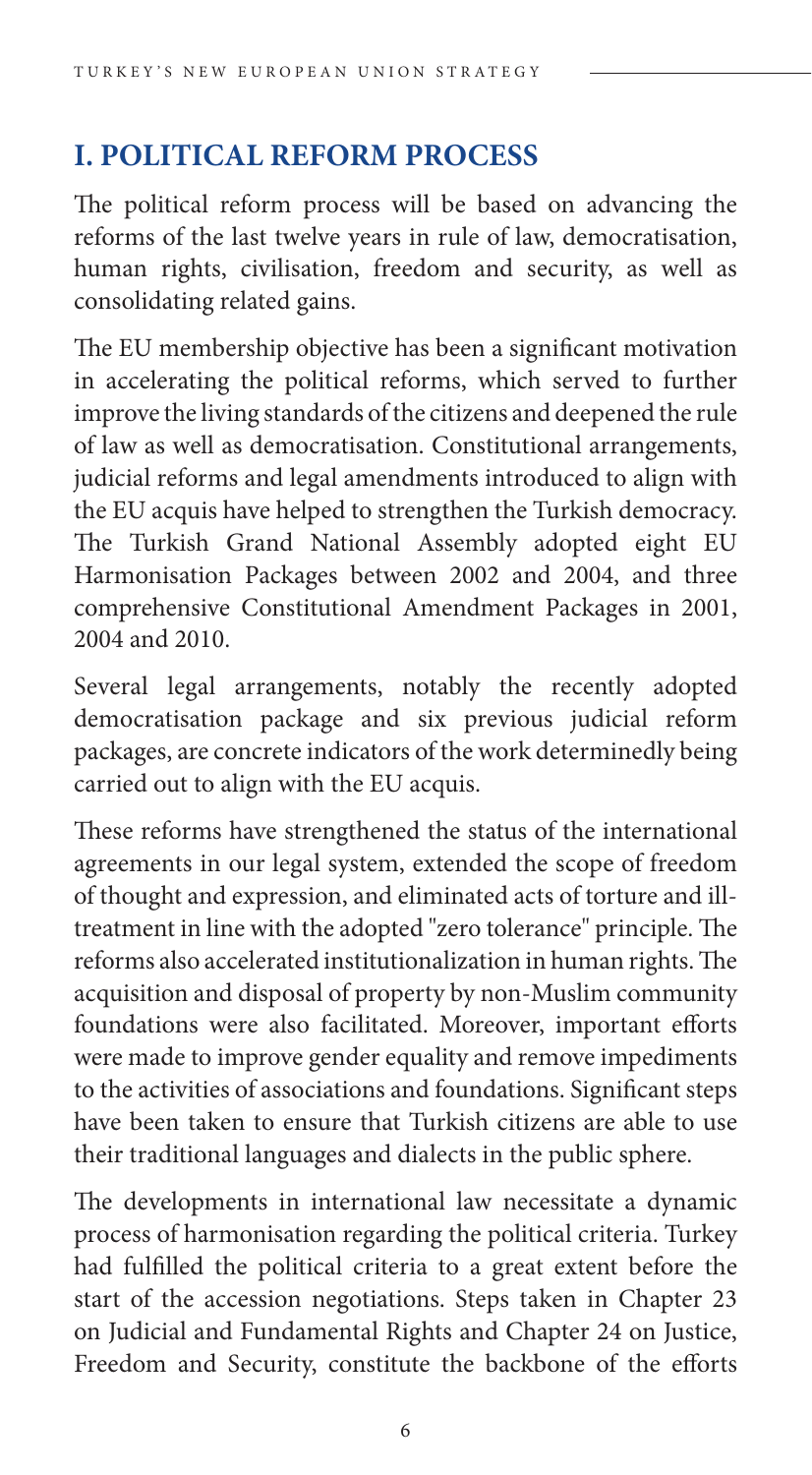

towards political reforms and harmonisation with the political criteria. Although many reforms have been implemented, these chapters remain politically blocked in contradiction with the basic values of the EU.

### **Removing the Imprints of the Military Coup of 12 September**

The political reform process will continue, by taking international norms, the "zeitgeist", the "requirements of the period" and social demands as reference, in line with Turkey's objective of a pluralistic, liberal, participatory democracy. The priority of this process is to guarantee the fundamental rights and freedoms of the citizens, and to remove all limitations on the use of these rights and freedoms without discrimination. Although fundamental laws and legislation have already been repealed or amended, all legislation bearing the imprints of the military coup of 12 September will be reviewed in detail during the work for a new constitution.

The new constitution will pave the way for the initiatives that Turkey needs, by expanding the scope of politics and removing the imprints of the military tutelage. Hence, the systemic problems stemming from the current constitution; which pose obstacles to a stronger democracy, fundamental rights and freedoms and rule of law; and namely to the construction of the New Turkey; will be eliminated.

#### **Continuation of the Reform Process in line with the EU acquis**

Although the relevant screening reports have not been conveyed to Turkey, we will steadfastly continue a comprehensive reform agenda on all areas covered by the political criteria and by Chapters 23 and 24, such as freedom of expression, institutionalisation in human rights, border management, organized crime and migration management.

The upcoming reform efforts will involve many significant steps: particularly, the acceleration of the approval process of the international agreements signed by Turkey, updating the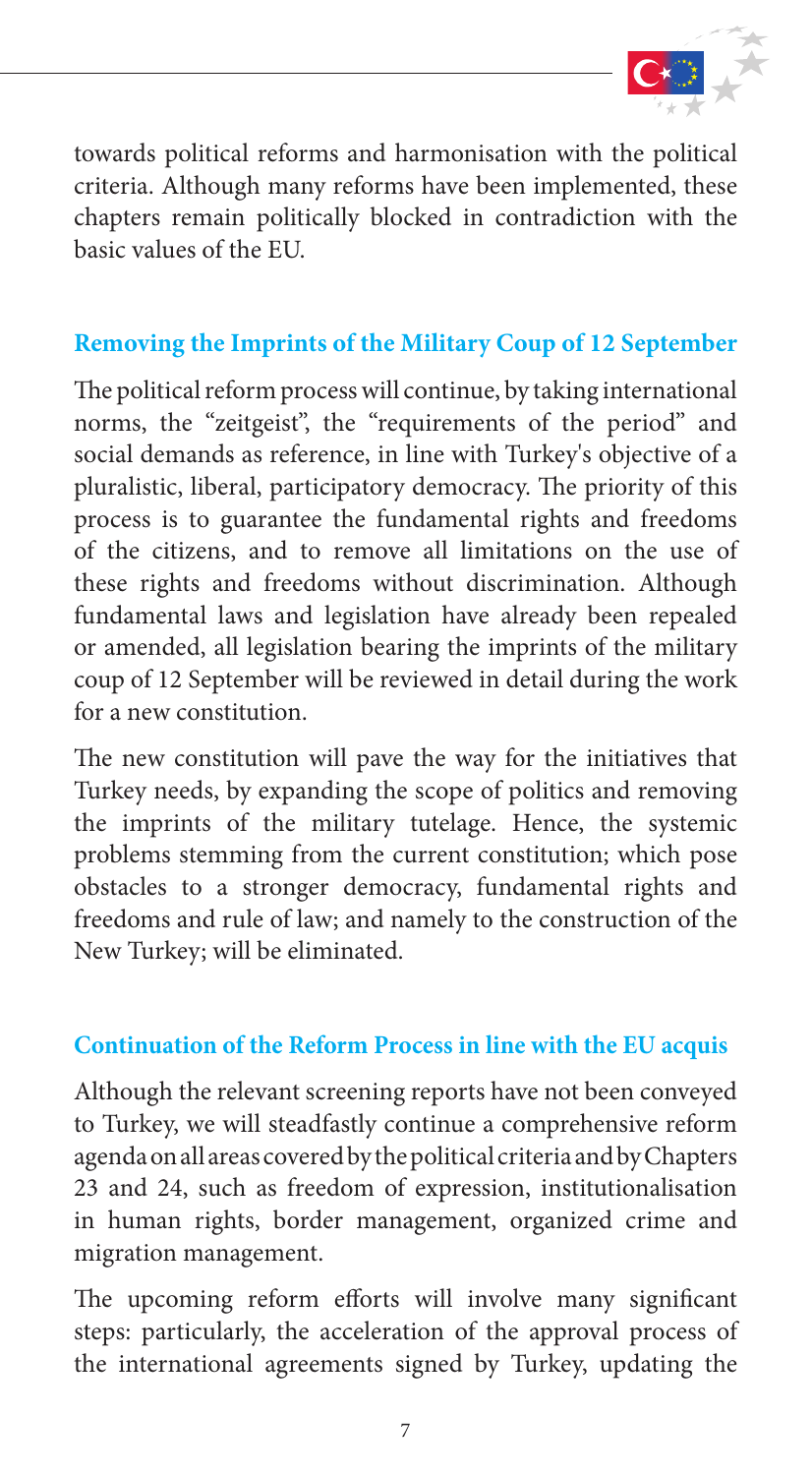Judicial Reform Strategy, and implementation of the Action Plan on the Prevention of ECHR Violations. Efforts in judiciary and fundamental rights will also contribute to the positive image of Turkey in the international fora.

The European Convention on Human Rights, the Case-Law of the European Court of Human Rights and the EU acquis will continue to serve as references for the political reform agenda.

The Reform Monitoring Group (RMG), which was established in 2003 to monitor the political reforms implemented within the scope of Turkey's EU accession process, holds its meetings with the participation of the Minister for European Union Affairs and Chief Negotiator, Minister of Justice, Minister of Interior and Minister of Foreign Affairs. The RMG takes decisions on the priorities of the political reform process and presents these decisions to the Council of Ministers for approval. In addition, the Political Affairs Subcommittee (SIYAK), composed of highlevel bureaucrats of the relevant ministries, was established under the RMG in order to monitor the decisions taken and to make proposals on legislative changes and their implementation. The work of the RMG and SIYAK will be intensified in the upcoming period to prepare for the next reform packages. Furthermore, within the framework of the EU acquis and best practices, work with all relevant stakeholders carried out in order to establish a sound basis for the political reforms.

## **Increasing Importance of the Balance between Freedom and Security**

Significant transformation has been observed in all areas due to redefined threats and developments triggered by technology. Hence, the importance of the balance between freedom and security has increased in the definition of the rights, freedoms and responsibilities of citizens. Without compromising freedoms but yet ensuring the security of its citizens, Turkey continues to implement important political reforms. Considering the dynamic character of the international legal norms in this field,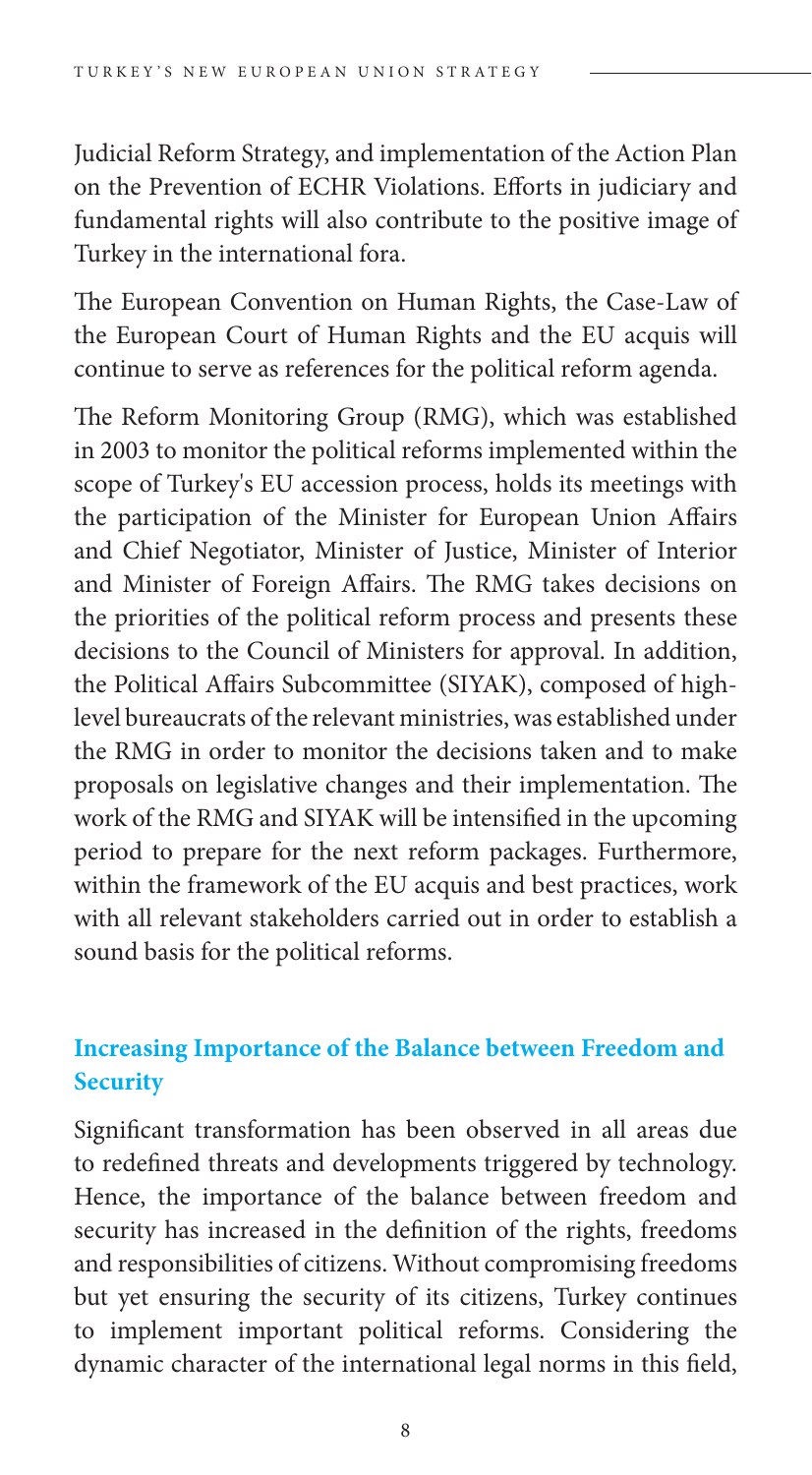

it is essential to collaborate with the EU on the basis of mutual trust.

Implementation of legal arrangements in security; the fight against terrorism and organized crime; and migration, asylum and border management are among the primary objectives for ensuring the full enjoyment of fundamental rights and freedoms. In line with these objectives, the Visa Liberalisation Dialogue, initiated following the signature of the Readmission Agreement with the EU on 16 December 2013, will eliminate the visa obstacles faced by Turkish citizens and bring Turkey closer to the EU Member States. All necessary steps will be taken for the successful conclusion of the visa liberalisation process.

#### **Political Reforms Strengthening the Foundations of Democracy**

The steps taken in regards to the democratisation packages will be further advanced. Necessary work will be undertaken to develop the established human rights institutions and to promote their effectiveness. New mechanisms will also be formed as necessary. Work on enhancing the rights of women, children and the disabled will continue. Freedom of organisation and the right to peaceful assembly will be further improved by considering the related decisions of the ECtHR.

Thanks to the liberal discussion climate that emerged in Turkey over the past twelve years, civil society is free to express its opinion. The continuation of this free and transparent discussion climate facilitates the social integration and solution process, which will help strengthen the pluralistic democracy that is based on the principle of non-discriminative citizenship. This process will pave the way for internalisation of the achievements that political reforms brought about, by all segments of society, without any discrimination.

The next wave of political reforms will reinforce the foundation of democracy. Thus, all citizens will feel more confident and responsible in terms of having a say in the construction of the New Turkey.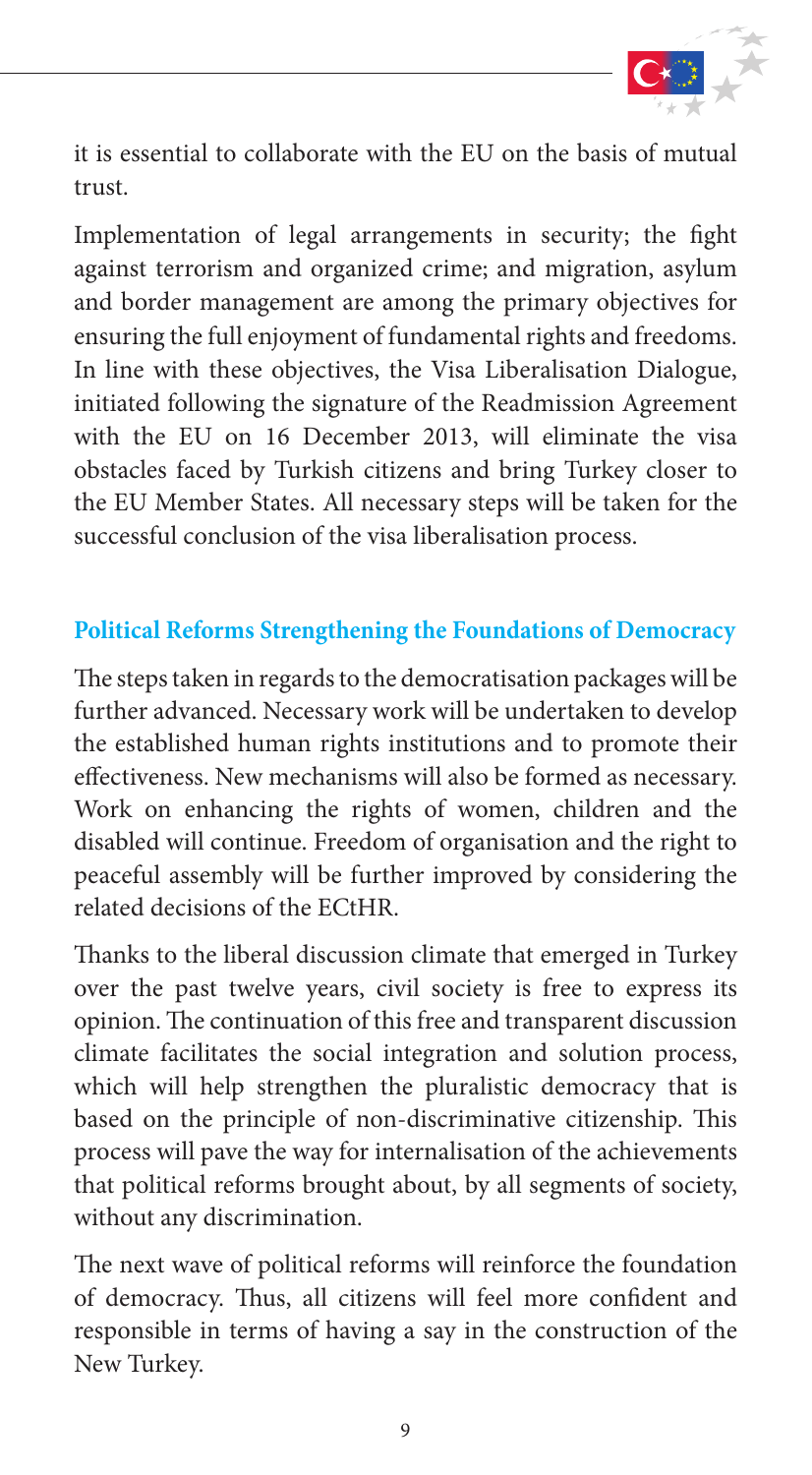## **II. SOCIO-ECONOMIC TRANSFORMATION IN THE ACCESSION PROCESS**

Thanks to a remarkable move in the last twelve years, Turkey has tripled its national income and become one of the strongest economies in Europe with its sound public finance and private sector. During this period, millions of citizens have moved up to the middle class and begun to demand modern standards in all areas of social life. Accordingly, improved economic conditions have led Turkish citizens to ask for a stronger democracy. Despite the difficulties, the Turkish Government has taken important steps to include all segments of society in the democratisation and development process. The EU accession process has been an important means to this end for the Government.

The EU accession process is a significant reform project that facilitates the adoption of global standards and best practices in Turkey. The process requires fundamental changes in all areas of daily life: from production to consumption, justice to security, health to education, agriculture to industry, and energy to environment. Each political, judicial, economic or social reform implemented on the path to the EU accession upgrades the living standards of our citizens and increases the economic power, democratic prestige and security of our country on a global scale. The importance of the EU accession process for Turkey is that it will establish modern standards in all areas of life, and improve the fundamental rights and freedoms of its citizens with the impetus created. Turkey's EU accession process is a socioeconomic transformation project that has fundamental effects on the current and future lives of its citizens.

The EU accession process not only contributes to the socioeconomic transformation but also redefines the relationship between the state and citizens of Turkey. The citizenship concept, which was previously identified with responsibilities to the state, is now being redefined based on the rights of individuals, thanks to the EU accession process. The reforms have sealed the indispensable aspects of democracy such as transparency, accountability and participation as a part of daily life.

Turkey began to transpose the EU legislation as of 1996 after the agreement on a Customs Union. However, a systematic harmonisation process with its rules and institutions emerged with the beginning of the accession negotiations. Turkey's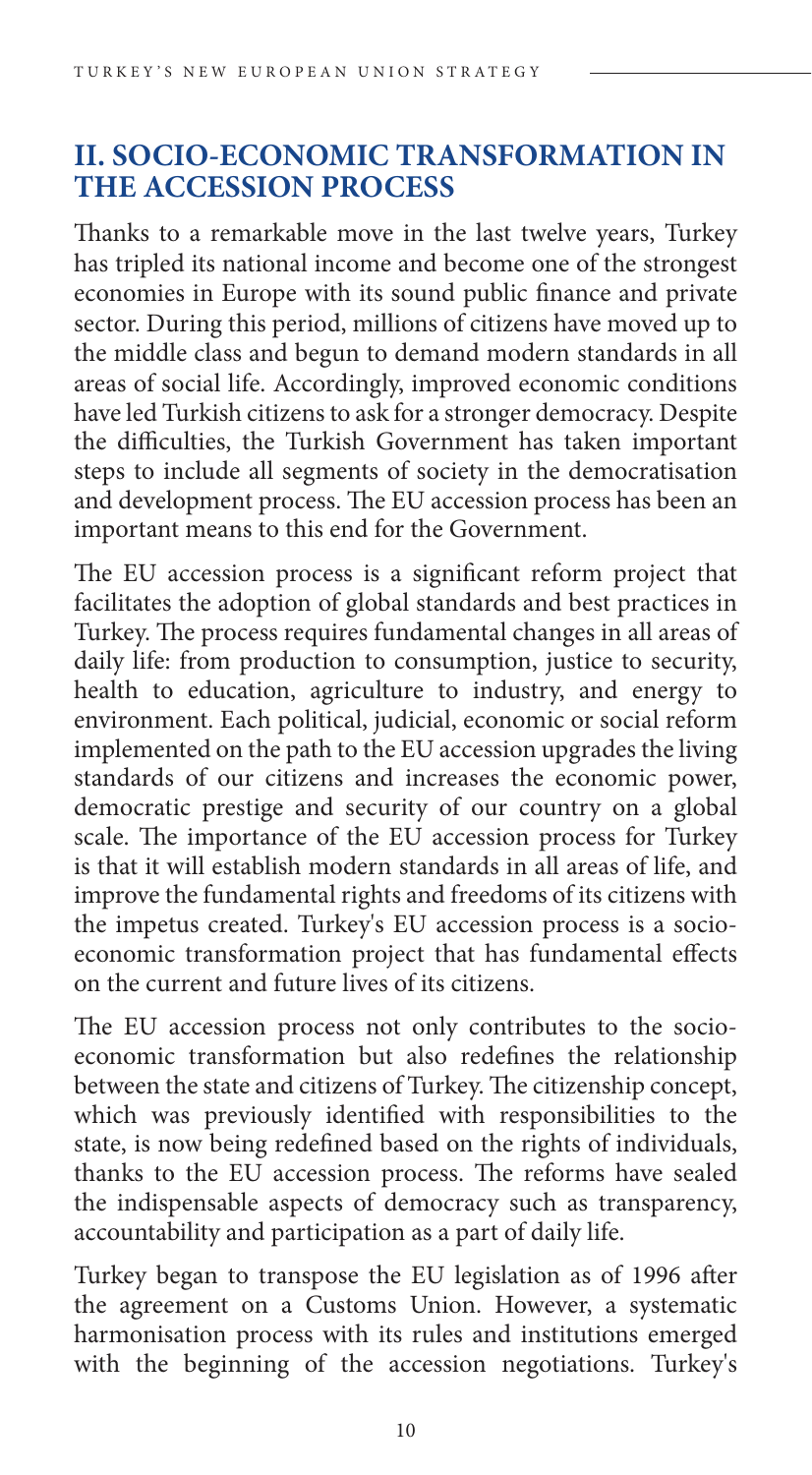

accession negotiations started with the adoption of the Negotiating Framework on 3 October 2005. Currently, 14 chapters have been opened to negotiations, while one chapter has been provisionally closed. Although 17 chapters remain blocked due to the political obstacles introduced by the Council of the European Union and some Member States, Turkey maintains its harmonisation efforts in all chapters regardless of the opening of chapters, suspensions or blockages. In the last twelve years, Turkey has adopted 326 primary and 1730 secondary legislations to ensure alignment with the EU acquis.

The sustainability and consolidation of this great change in Turkey require not only proper implementation of the reformed legislation, but also an accompanied change in mentality. The occupational accidents that recently took place in Turkey point to the importance that implementation, inspection and mentality be in line with the related EU legislation. Today, Turkey has aligned its legislation to a large extent, especially with regards to the Customs Union; however, it still exhibits major shortcomings in terms of implementation and related administrative capacity. Adopting legislation is not sufficient to harmonise with the EU. Effective implementation of the legislation requires a change in mentality both in the public and private sector; only then will the adopted legislation serve the objectives. Accordingly, upcoming reforms will not only focus on new legal arrangements but also on enhancing the implementation capacity.

Established in accordance with the EU Regional Policy to reduce inter-and intra-regional disparities enabling the use of EU funds for regional development, the Development Agencies will assume an important role. These agencies serve as important actors of transformation, contributing to regional economic and social development by interacting with the citizens at a local level.

A "National Action Plan for the EU Accession" will address Turkey's priorities in continuing and enhancing socio-economic change and identify the legislation to be harmonised in addition to the areas of action required to improve administrative structures during proper implementation. Turkey's EU Strategy will be based on a socio-economic transformation, which is the sine qua non of a powerful democracy.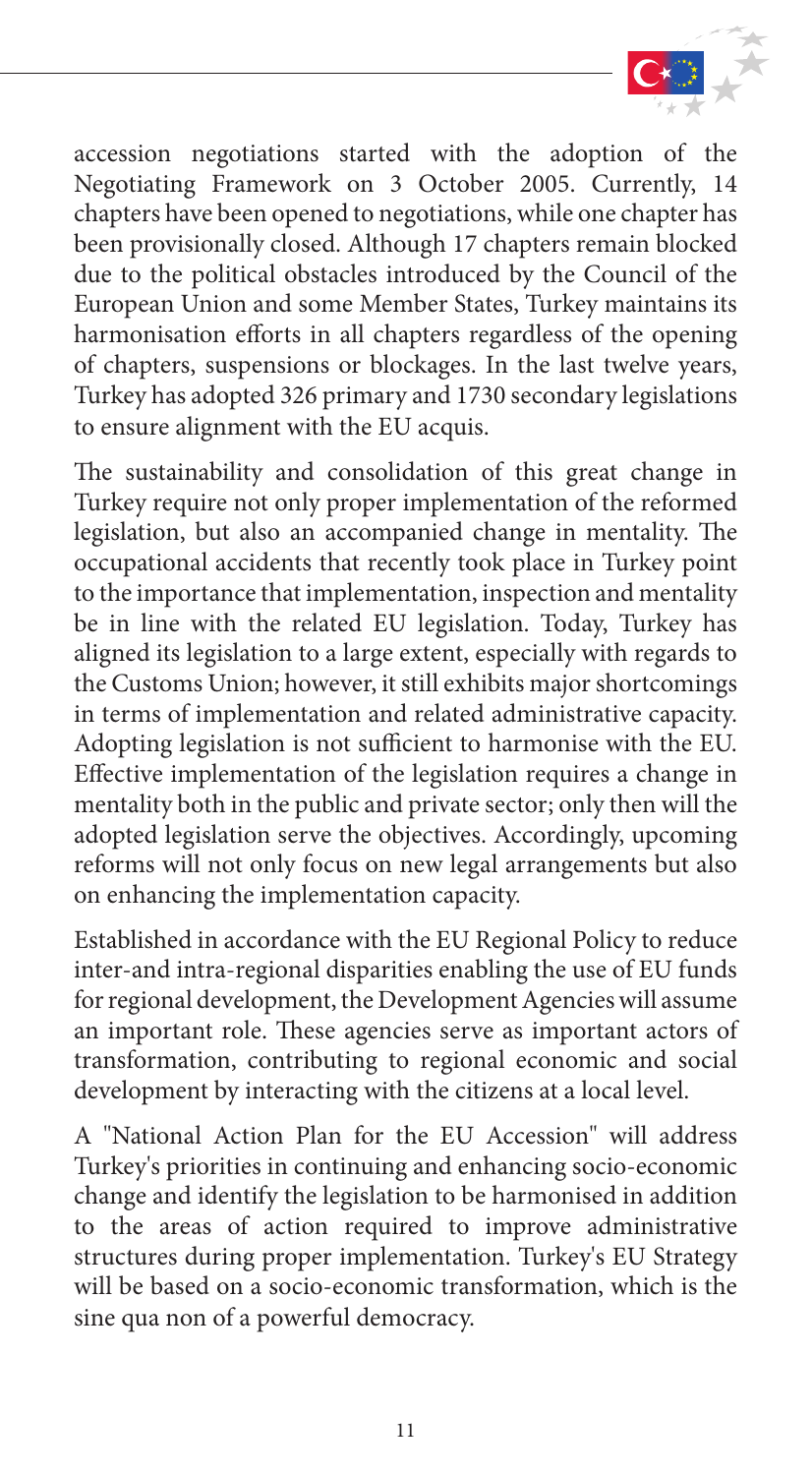## **III. EUROPEAN UNION COMMUNICATION STRATEGY**

At the end of the accession process, the people of Turkey and the EU will decide on Turkey's membership. Therefore, it is of great importance to support the political and socioeconomic reforms that have changed Turkey's outlook using tailored communication efforts. A successful communication strategy does not only assist the internalisation of the reforms by the society, but also serves to close the gap between the perception regarding Turkey and the facts.

Hence, the communication strategy has two dimensions: The first is *communication at home* which aims to solidify the domestic perception of the EU process as a modernisation project that improves the living standards of our people. Such a perception will certainly ensure the support of all segments of society of the adoption and proper implementation of reforms. The second dimension of the strategy addresses the *international community* and provides facts on Turkey to help shape a more accurate perception among the EU public. This dimension will help establish trust in terms of Turkey's commitment and selfconfidence in the EU process.

Both dimensions of the communication strategy will take into account the opinions elicited from all segments of the society, such as the Parliament, public institutions, civil society organizations, universities, businesses, and local administrations. It will also be implemented using a participatory approach. The initiatives to be taken in scope of the strategy will not be reactive, but proactive and perception-oriented.

In the first period of the European Union Communication Strategy (EUCS), which began to be implemented after its approval by the Council of Ministers in 2010, several successful activities have been conducted both at home and abroad. In the framework of the domestic dimension of EUCS, EU Coordination Units have been established within 81 Provincial Governorships to support EU-related work at the local level.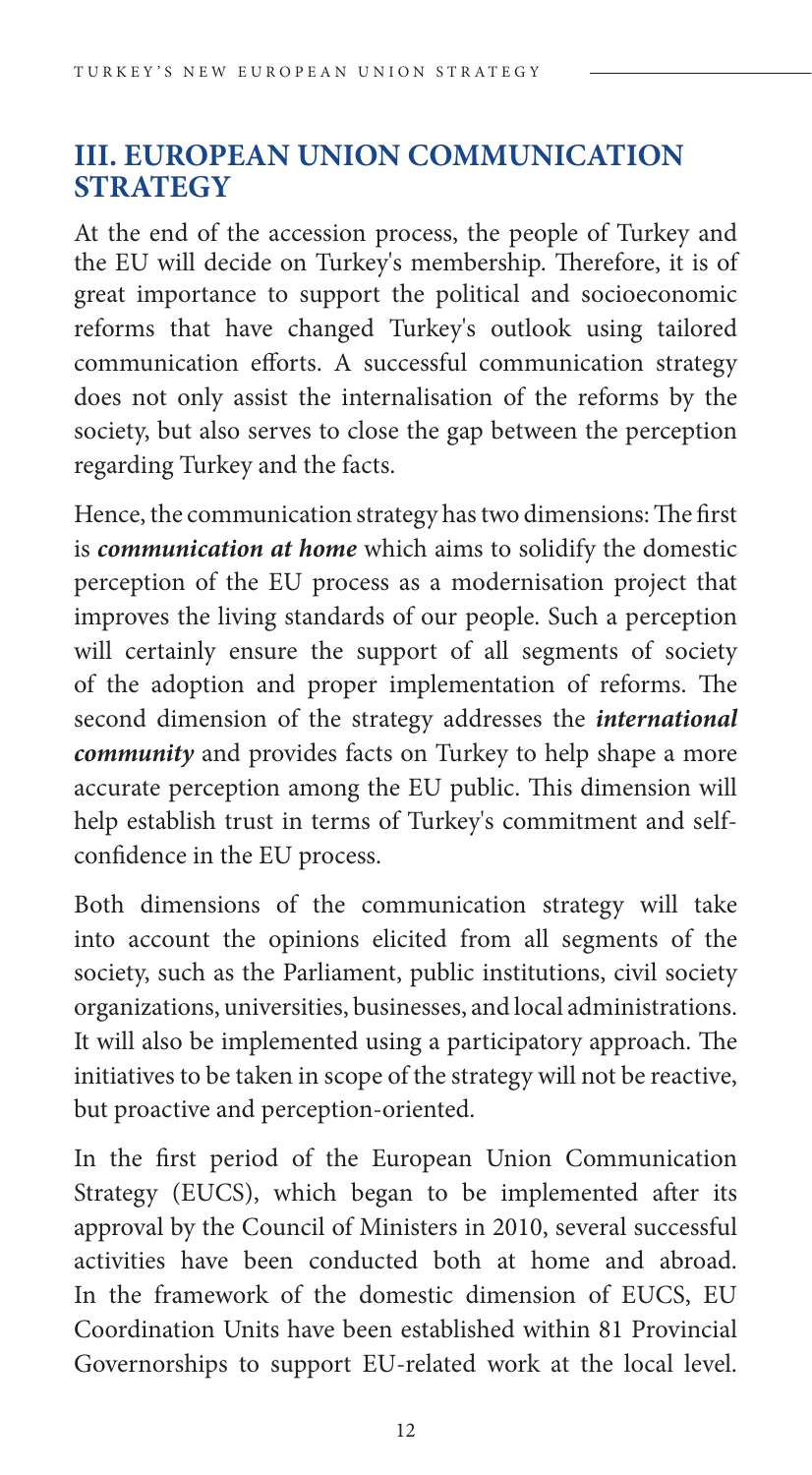

Various programmes and projects have been implemented in the provinces to this end. Civil society organizations have been supported in hundreds of projects promoting Turkey-EU Civil Society Dialogue, and town-twinning programmes have been implemented as well, enabling joint projects between Turkish local administrations and their EU counterparts. Turkey has the highest number of applications for the EU education and youth programme Erasmus+, previously named the Lifelong Learning Programme. This clearly indicates that the achievements in the first period of the communication strategy have aroused enthusiasm and excitement about the EU in all segments of society.

The process now includes new actors and priorities. Therefore, a participatory and proactive strategy will be implemented with the support by modern modes of communication and tailored communication methods.

The main objective of the domestic dimension of the Communication Strategy is to increase public support, as it is the major impetus behind the reform efforts. It is also aimed to strengthen public opinion that the EU is a modernisation and democratisation project for Turkey that has a positive impact on every aspect of life. It is mainly the civil society that will benefit most from the EU accession process. In line with this notion, participation of all societal actors such as civil society organizations, think-tanks, local/regional/national media, businesses, academicians and the local administrations in the process will be promoted based on their fields of interest, expectations, concerns, and information needs. The Development Agencies principally engaged in improving cooperation among public institutions, the private sector, local administrations, universities and civil society organisations, will play an important role not only in the socio-economic transformation but also in the implementation of a Communication Strategy.

The centre of gravity of the new Communication Strategy is located in its foreign dimension. In this context, the major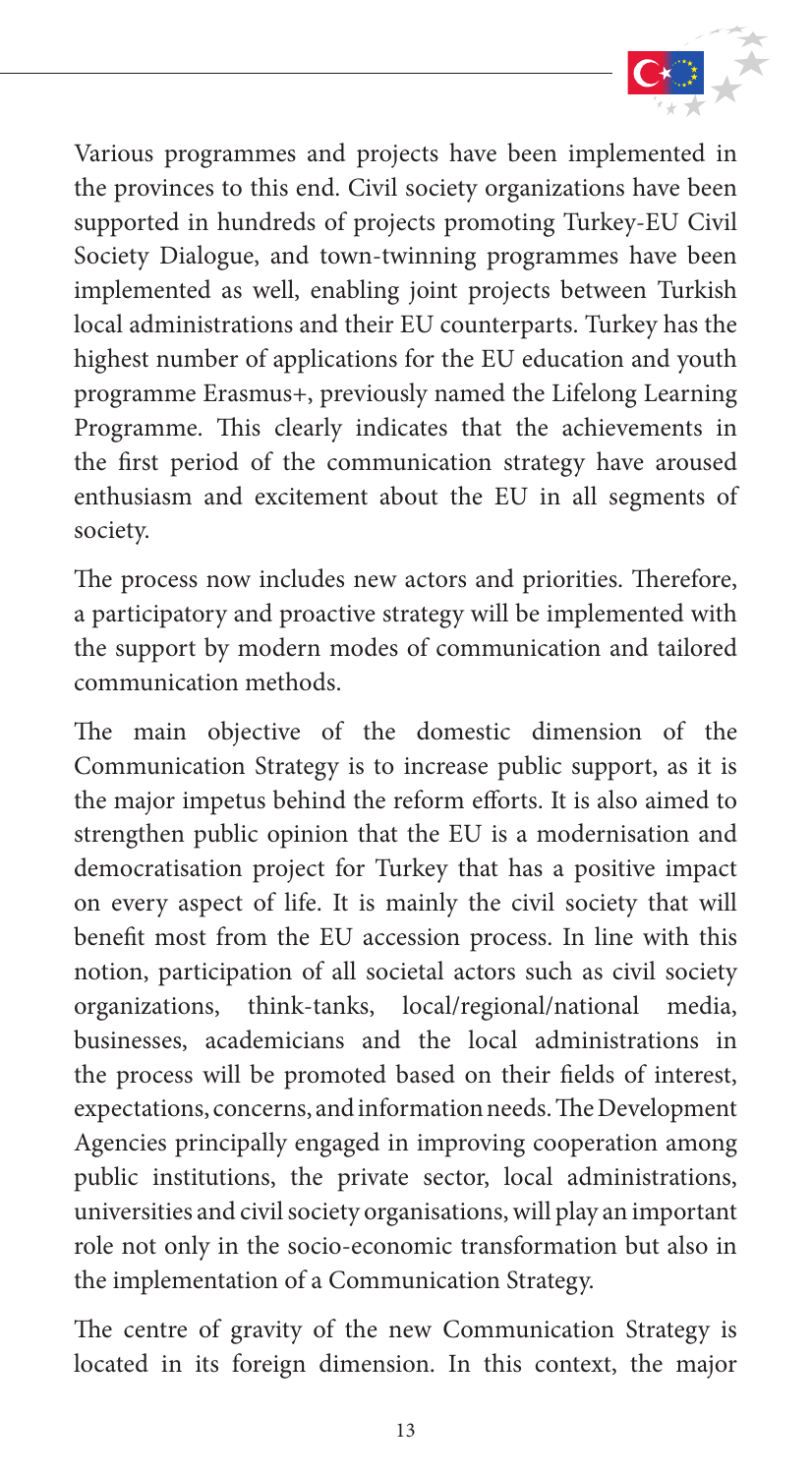activities will be oriented towards the Member States that remain reluctant about Turkey's membership and that are also influential in shaping the EU's public opinion. The foreign dimension of the Communication Strategy will be based on a flexible and participatory approach that is sustainable, has a measurable impact and can be rapidly updated when necessary. This strategy aims to build permanent bridges between the two communities as opposed to one-off activities. The most important feature of the foreign dimension of the strategy will be its proactive and perception-oriented approach. It is vital to shaping public opinion about Turkey's sincerity and determination towards EU membership. In addressing various segments of EU citizens, activities of civilian actors such as domestic and foreign civil society organisations, universities and business organizations will be prioritized. In addition to the conventional communication methods, that are insufficient in the global age, the new Communication Strategy will effectively make use of social media and digital technologies, which enable interactive access and allow personalised and organised collaboration.

The European Project will be streamlined on a platform, with the willingness to integrate vision with pragmatism and to reinforce the wish to collaborate. Threats such as extremism, xenophobia, hate speeches and Islamophobia have been rising in Europe recently. Thus, the initiatives pioneered by Turkey and adopted in international fora, such as intercultural dialogue and alliance of civilisations, have become increasingly important. The geostrategic location and political structure of Turkey may help to eliminate misconceptions between the EU and its neighbours, and to maintain the core philosophy of the EU Project. President Recep Tayyip Erdoğan and Spanish Prime Minister José Luis Rodríguez Zapatero promoted the "Alliance of Civilisations Initiative" in 2005 under the auspices of the UN to counter the threat of polarisation. The EU Communication Strategy will support similar initiatives within the EU.